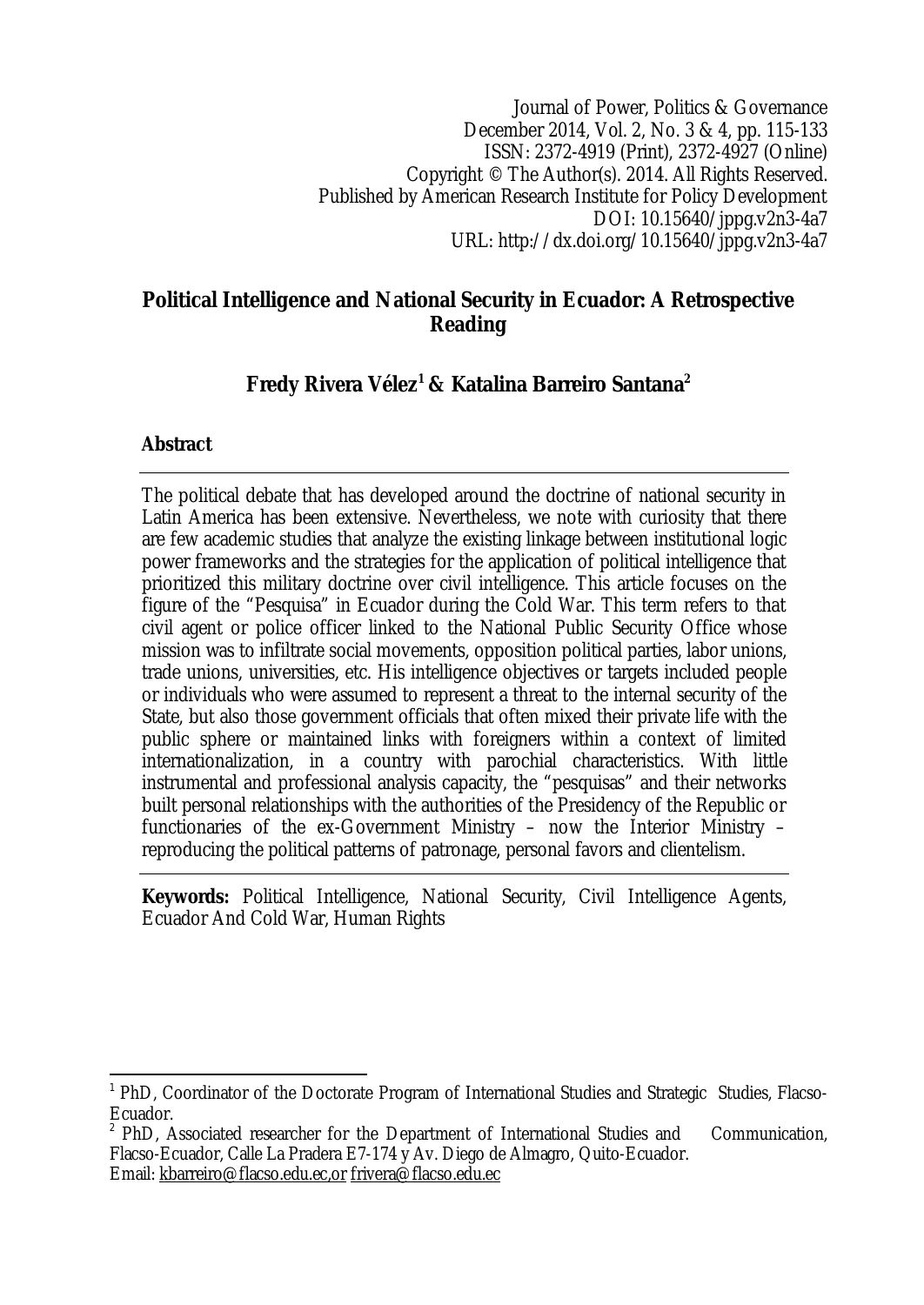### **1. Introduction: "Inquiry-Ready"**

The political debate that has developed around the doctrine of national security in Latin America has been extensive. Nevertheless, we note with curiosity that there are few academic studies that analyze the existing linkage between institutional logic power frameworks and the strategies for the application of political intelligence that prioritized this military doctrine over civil intelligence and that, paradoxically, was what provided better "effective results" in spite of the social impact caused due to human rights violations during the Cold War. On the other hand, certain ambiguity, silence and even confusion have remained amongst the studies that highlight the limits that badly employed security represents for the State and their justifications for having violated citizens' rights in the name of the "public good<sup>3</sup>."

A bipolar arena that set two ideologically contrary powers against each other and turned Latin America into the stage for their confrontations and hegemonic interests characterized the Cold War. By means of the promotion, construction or destruction of democracies, by encouraging or limiting non-resolved territorial conflicts, of halting or encouraging revolutionary activism of the political left and legitimizing or restraining the armed forces as exclusive actors in the areas of security, intelligence and espionage, they became an indispensable mechanism for obtaining information and executing the objectives of the national security doctrine.

Intelligence continues to be the object of theoretical controversies and paradigmatic debates in distinct scientific fields that include law, economics, and public policy, amongst various disciplines (Rivera and Barreiro, 2011a, p35). Traditionally tied to the State's security apparatus, it was the object of arbitrary, violent, and unpunished uses that violated human rights and infringed upon people's lives, cultural goods and economic resources. As time passed, intelligence has escalated in its professional status and, currently, it is a subject of academic concern and scientific disciplines that include security and strategic studies as axes of government programs.

 $\overline{a}$ 

<sup>3</sup> According to Ecuadorian legislation, public goods are those that are considered to be of public domain or for the use and pleasure of all of the citizens. According to Art. 604 of the Civil Code, they are those "that belong to the entire nation," whose interpretation has been considered in an economic dimension of use and pleasure of one or more people simultaneously without this establishing an exclusivity in terms of access to the good with a fundamental characteristic of State tutelage. A category described in this manner is ambiguous and leaves room for unlimited interpretations. The problem becomes complex and serious when this public good – security – monopolized by the State, infringes upon another public good: people's security and their lives.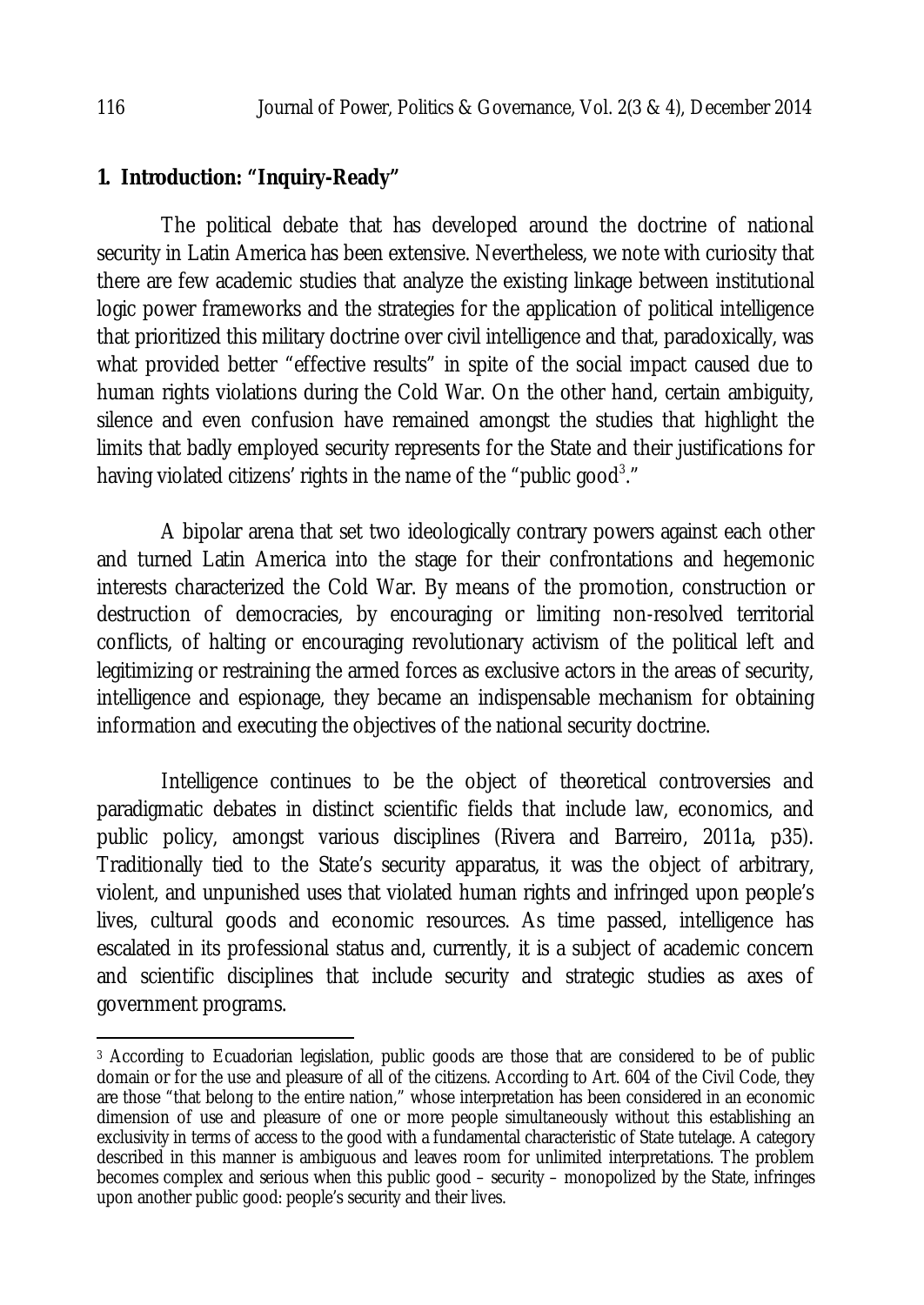Without having abandoned their classic methods, based on the exhaustive gathering of information and an intense analysis and fact-checking process that is then passed to the legitimate and legally elected political decision-makers, intelligence is fundamentally aimed at the prevention and mitigation of risks, systemic vulnerabilities and challenges that represent threats of different types for the State and its inhabitants. The vulgar and cinematographic image of the secret agent who battles "evil" is a distant cry from the preventive logic based on predictive models and simulations that guide and suggest actions for confronting natural disasters and mortal health epidemics or detecting the infiltration of criminal groups that could destabilize a country's economy (Rivera y Barreiro 2011a, p.28).

This declaratory field or the expectation of what intelligence "should be" is the desirable form that should reign in distinct styles of democracies, independent of the regime to which they are attached; however, in countries with an authoritarian past and present, not without gaps and clientelism, and with an informal political culture full of institutional weaknesses, corruption and impunities, that " should be" remains stuck in the waiting room in spite of legal and institutional changes that have occurred in recent years in the intelligence sector.

"… It is frequent for the republican and democratic government that arises after decades of authoritarianism to inherit an intelligence system whose institutional structure, powers, practices and customs and habits were aimed at the perpetuation of the ruling government, with the suppression of dissent, espionage, disarticulation and battles against the opposition." (Ugarte, 2012, p. 19)

The Ecuadorian case is not that distinct from the above description. On the one hand, academic studies on intelligence are scarce, requiring specialized access and aimed at training those who perform information analysis and the preparation of intelligence products. Their reserved, select and secret nature has prevented access to reliable information to back studies related to the use of intelligence for decisionmakers at critical internal times or times of international tension. The relationship existing between the dynamics and interests of the intelligence agencies of the international "cooperation and development" agencies and the influence exercised by national institutions have also not been analyzed much.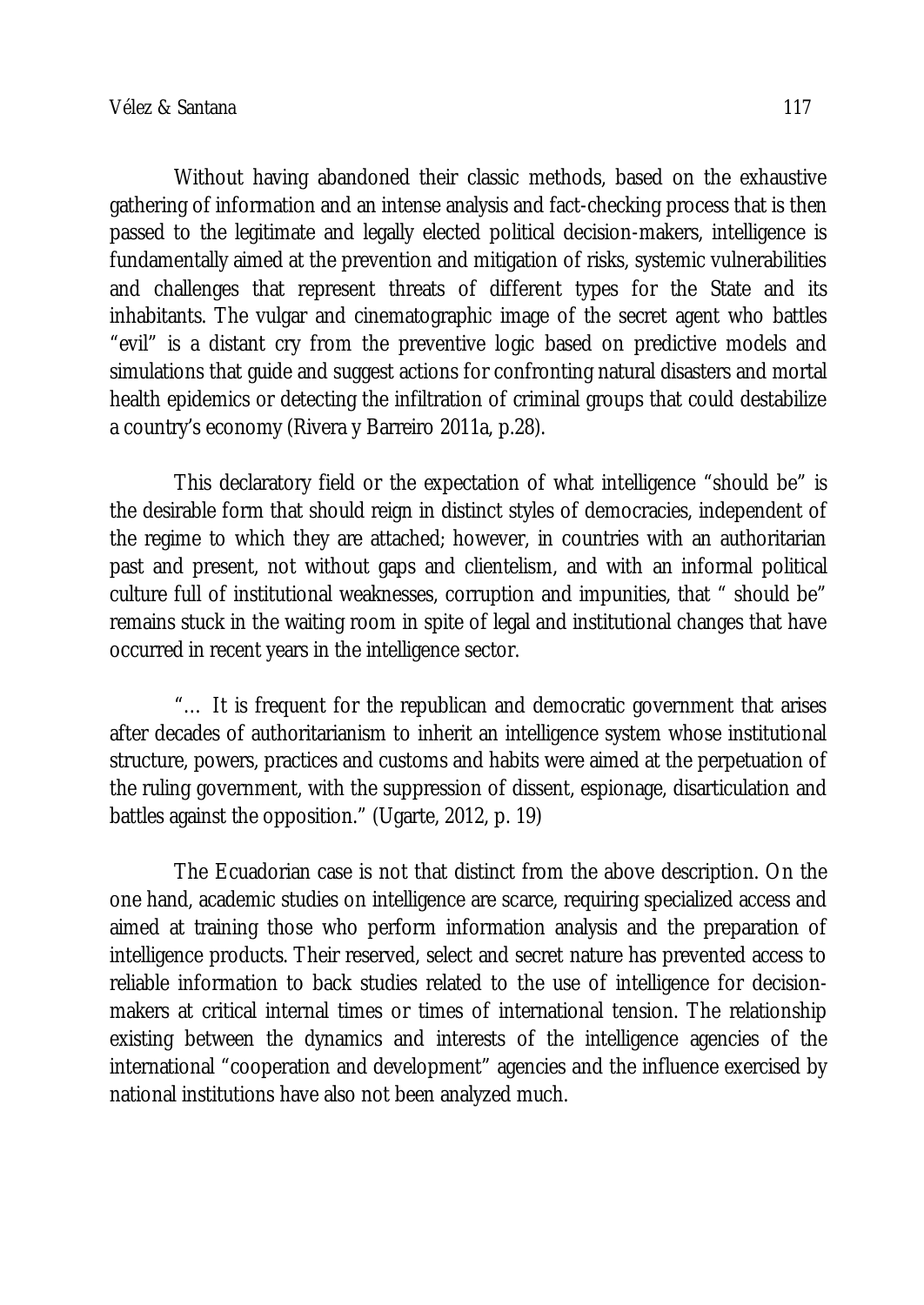The world of intelligence is characterized by secrecy, scarce access to information, and to an even greater extent, the concealment of its logic frameworks and internal structures. During the Cold War and the bipolar international arena, security was defined as an issue of national sovereignty and survival of the State, subordinating any other agenda or interest and clearly drawing a dividing line between the external security under the responsibility of the Armed Forces and diplomacy; and, on the other hand, conceptualizing public order as an issue of police management or internal control. The intelligence services responded to this logic and their fields of action included the political intelligence that operated under the doctrinal concept of internal defense in which a threat or an internal enemy necessarily existed.

This practice manifested not only in Ecuador but also in the great majority of countries of the region because the political arenas showed significant democratic instabilities and the governments used intelligence to stop the threats to their political stability. This gave weight to discretional practices and logical frameworks on the part of those in power and, at the same time, legitimized political intelligence, which in Ecuador was known as "pesquisa"<sup>T.N.</sup>, protected by the argument of internal defense, the securing of sovereignty and the application of national security.

This article focuses on the figure of the "Pesquisa" in Ecuador during the Cold War. This term refers to that civil agent or police officer linked to the National Public Security Office whose mission was to infiltrate social movements, opposition political parties, labor unions, trade unions, universities, etc. His intelligence objectives or targets included people or individuals who were assumed to represent a threat to the internal security of the State, but also those government officials that often mixed their private life with the public sphere or maintained links with foreigners within a context of limited internationalization, in a country with parochial characteristics. With little instrumental and professional analysis capacity, the "pesquisas" and their networks built personal relationships with the authorities of the Presidency of the Republic or functionaries of the ex-Government Ministry – now the Interior Ministry – reproducing the political patterns of patronage, personal favors and clientelism.

 $\overline{\phantom{a}}$ 

T.N. "Pesquisa" is a disparaging term that refers to an intelligence operative whose job was to spy on targets, generally opposition political figures. The "pesquisa" generally came from a lower socioeconomic class and had little education, but who had the advantage of being able to blend in with the people around him and thus, could gather information by infiltrating social and professional groups.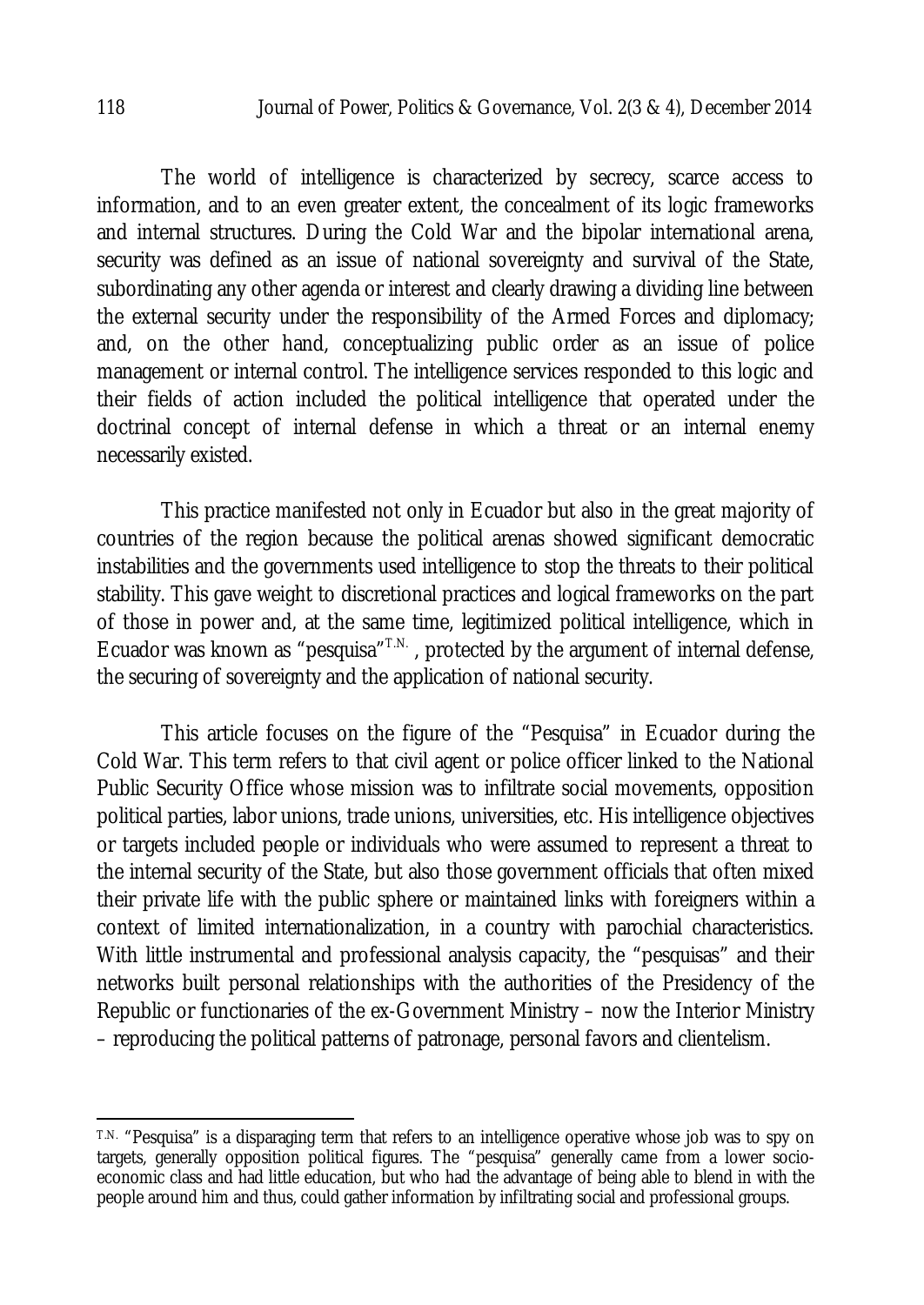Being of lower class or, at most, middle class origin, the "pesquisas" could blend in with Ecuador's cultural diversity, without much instruction in ethnographic codes, managing their cultural codes simultaneously and creating privileged information channels and social networks.

## **2. National Security: the "Star" Intelligence Concept of the Cold War**

In Latin America, the national security doctrine operated by means of imposing economic and political alliance on governments in exchange for complicit and opaque assistance with combatting Soviet communism. Strategies and mechanisms that homogenized regional defense agendas were established in order to achieve these objectives. These included the Inter-American Treaty of Reciprocal Assistance (Rio Treaty or TIAR as per its name in Spanish) $<sup>4</sup>$  and the training of</sup> military personnel and police in the School of the Americas.

Intelligence was a strategic tool for the prevention and disarticulation of threats, subordinating the function of the police services to national security. (Scott y Hughes, 2008, p. 12). Utilizing the example of the Soviet military invasion of Eastern Europe, the state-centric concepts reaffirmed the defense of national interests. The concept of development mimicked that of security and vice versa. In this way, the hegemonic interests of the United States managed to join and synthesize, within the concept of National Security, two clearly determined spheres: the military-led strategy, and in the operational area, political intelligence.

The State must protect itself in the sphere of its classical characteristics such as territoriality, sovereignty and independence as directly related to its military capacity. In addition, National Security cannot be conceived without the social development strategy that provided the justification in the region for US programs such as the Point Four program and the Alliance for Progress used to combat communism $^5$  (Fitch, 1998, p. 108).

 $\overline{a}$ <sup>4</sup> TIAR was created as a regional mechanism for reciprocal defense of America in order to counter external military interference (Kissinger, 1995, p. 613). It is a continental defense system designed to face the possibility of extra-continental invasions or aggressions. Its principals considered a threat any type of occupation or military aggression attempt towards one of the signatory countries to the agreement. (Barreiro, 2002, p. 231).

<sup>5</sup> For the United States, security was an objective guaranteed by cooperation in the area of development since greater development meant greater prosperity, lower potential levels of conflict such as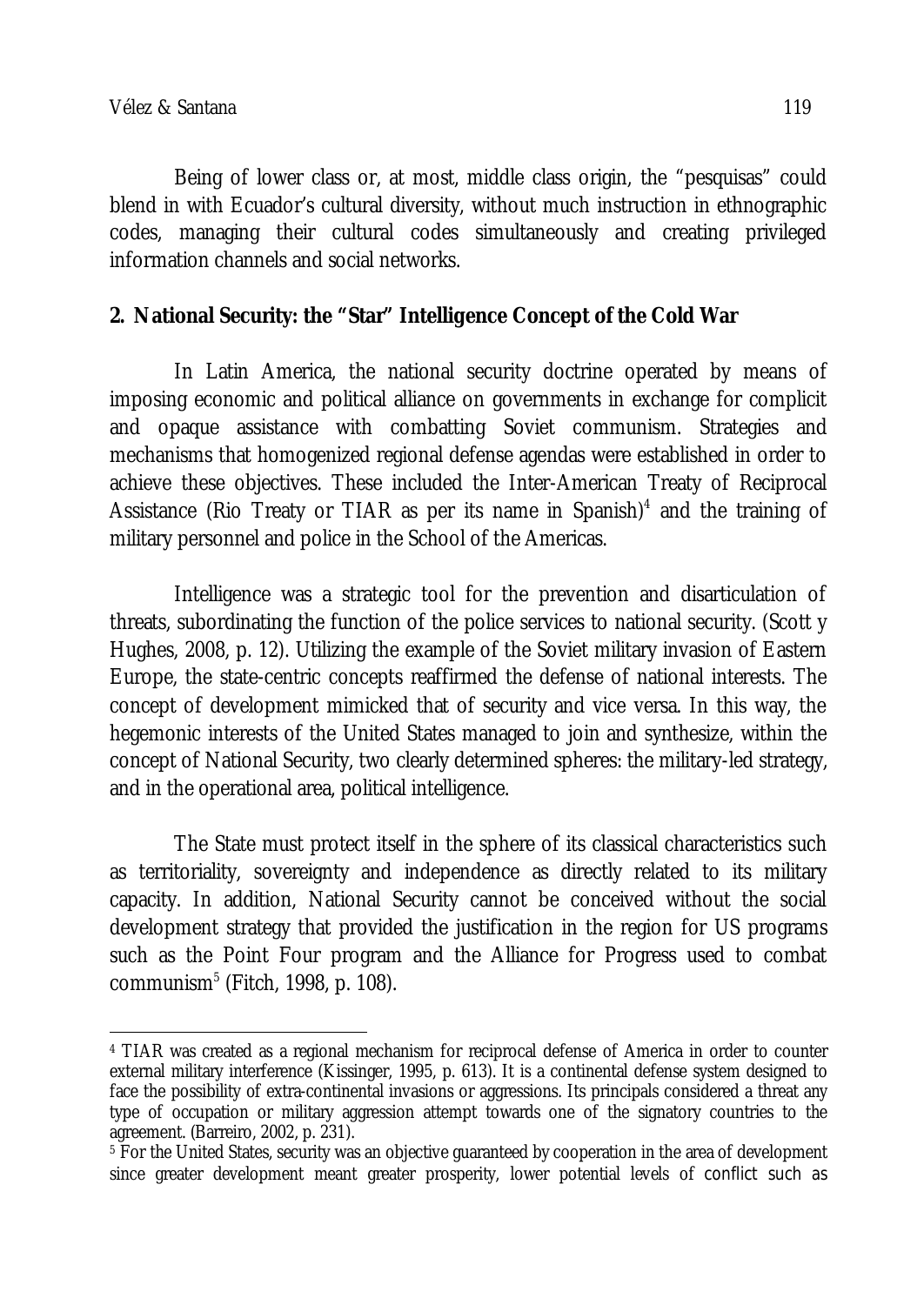External security was the subject of analysis and protection, converting internal security into a functional body that was expected to destroy or neutralize situations that could have been risky or could have undermined national objectives. Internal security, then, became a dimension of national defense (Lituma, 1974, p. 103- 104).

Within this context, the political intelligence and police communities in Latin America were formed under the principles of national security and the tutelage of the United States. For that, national security maintained the military vision of combatting the enemy and its intelligence was aimed at strategies of eliminating war adversaries; while domestic intelligence maintained its orientation towards public order and government stability, ranking all groups aligned with communist ideology as the largest internal threat. (Scott y Hughes, 2008, p. 4).

During the Cold War period, US intelligence in Ecuador had the paradoxical result of strengthening the discretional practices of political intelligence irrespective of the institutional construction of the services and the controls regarding the management of its job. Under this logic, political intelligence was not professionally regulated. Rather, it was simply executed in accordance with the secret missions established by the decision-makers and they constituted espionage practices that violated all privacy and sovereignty regulations (Bozeman, Adda, 1992, p.190-193)

## 2.1. Ecuador: Cold War, Communism and other Demons

In 1942, after a war and the loss of one third of its Amazon territory, Ecuador signed with Peru the Protocol of Peace, Friendship, and Boundaries between Peru and Ecuador, or Rio Protocol, in the middle of the Second World War. This historic act marked the agenda of Ecuadorian security during the Cold War, since it established the defense of the national territory and sovereignty as the country's priority for fifty years.

 $\overline{\phantom{a}}$ 

communist revolutions, and greater stability or peace. President Truman, after creating the OAS in 1949, proposed as a security strategy for the region the Fourth Point, or technical cooperation program, to guarantee peace and to promote democratic values in the region's countries. After more tan a decade, in 1961, President Kennedy proposed the Alliance for Progress, which was signed by all of the countries of America, including Cuba, whose text specified its main objective as "improving the lives of the continent's inhabitants" through plans in education, health and economy" (Hobsbawn, 2003, p. 612-614).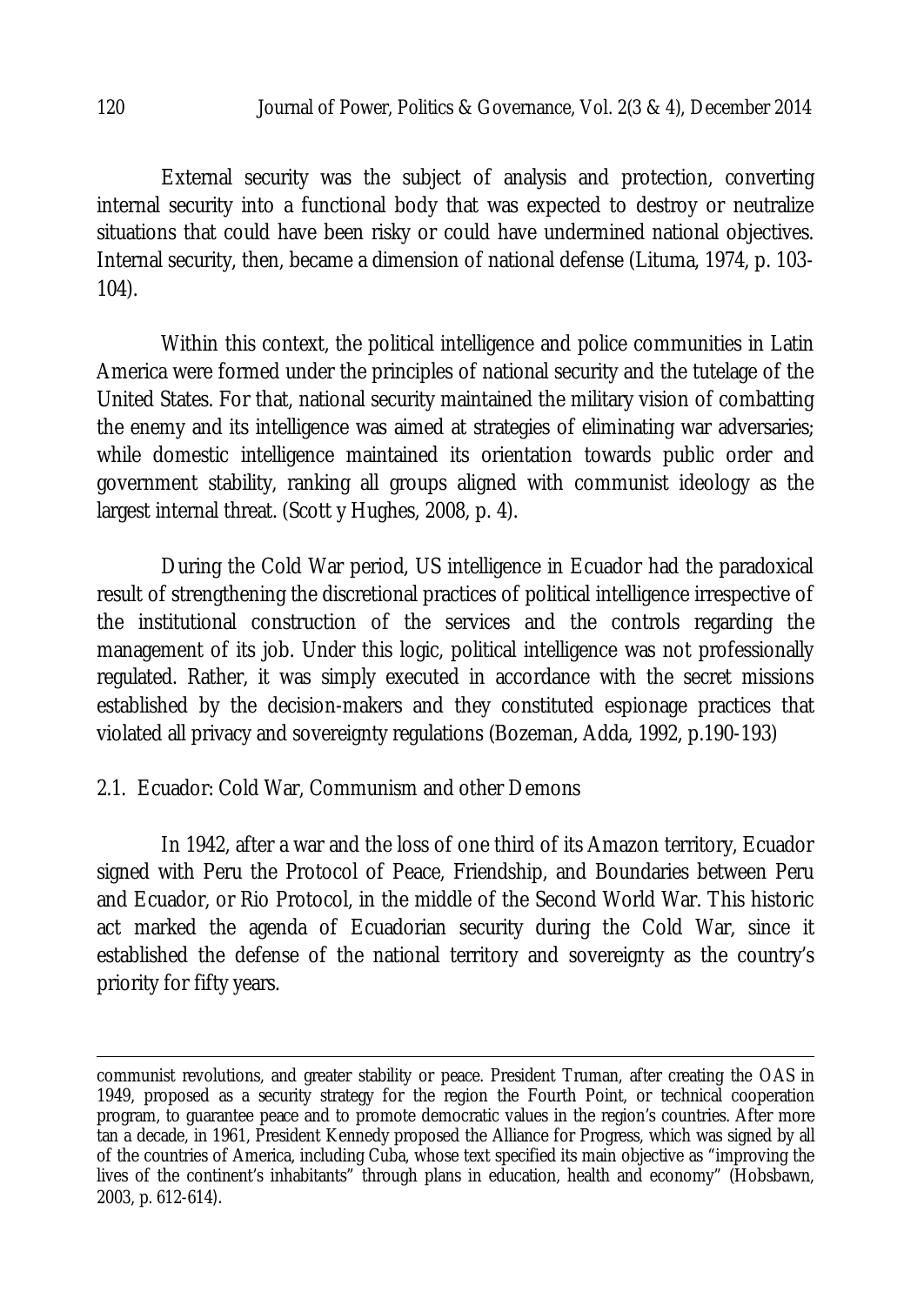The territorial conflict with Peru centered on the discussion regarding the border delimitation that the Protocol envisaged, its exactitude or injustice and of the Ecuadorian Amazon dream accompanied by the internal enemy: communist subversion.

In the 1970s, the success of the Cuban Revolution and symbolic figures such as Che Guevara and Mao Tse Tung had inspired followers and militants throughout Latin America. This decade represented, for Ecuador, a period of revolutionary struggle with strong activity from the Communist Party until the conformation of the Revolutionary Union of Ecuadorian Youths (URJE according to its name in Spanish), which advocated armed battle and "Fidelism" (Cedema, 2003). The alliance between left-wing organizations, including the Communist Party, URJE and the Revolutionary Socialist Party of Ecuador (PSRE as per its name in Spanish), proposed a revolutionary guerrilla project known as the "Pinol War" which developed its operations on the banks of the Toachi River. This failed attempt led to the breakup of the URJE (Pareja Diez Canseco, 1979, 110).

In 1963, a military dictatorship was established that deposed President Carlos Julio Arosemena Monroy for having maintained diplomatic relations with Cuba. This fact led to Washington to distrust the government and produced the CIA intervention that achieved the installation of the Military Junta that held power from 1963 to 1966. The CIA made itself seen as a fundamental actor of Political Intelligence (Agee, 1975, 75). Said dictatorship ratified the discourse of combatting the "internal enemy" and went down in history as the initiator of informal practices and turning a blind eye to the CIA. By 1965, the "Conquer or Die" movement (VM as per its Spanish name) was formed, but it was easily disbanded by the end of the 1970s. This same year saw the creation of the Detachment of the Secret Organization (DOS as per its name in Spanish) which would later give rise to the Revolutionary Left Movement (MIR). By the end of the decade the AU Shyris "War People" movement, responsible for the hijacking of two airplanes destined for Cuba, appeared (Villamizar, 1990).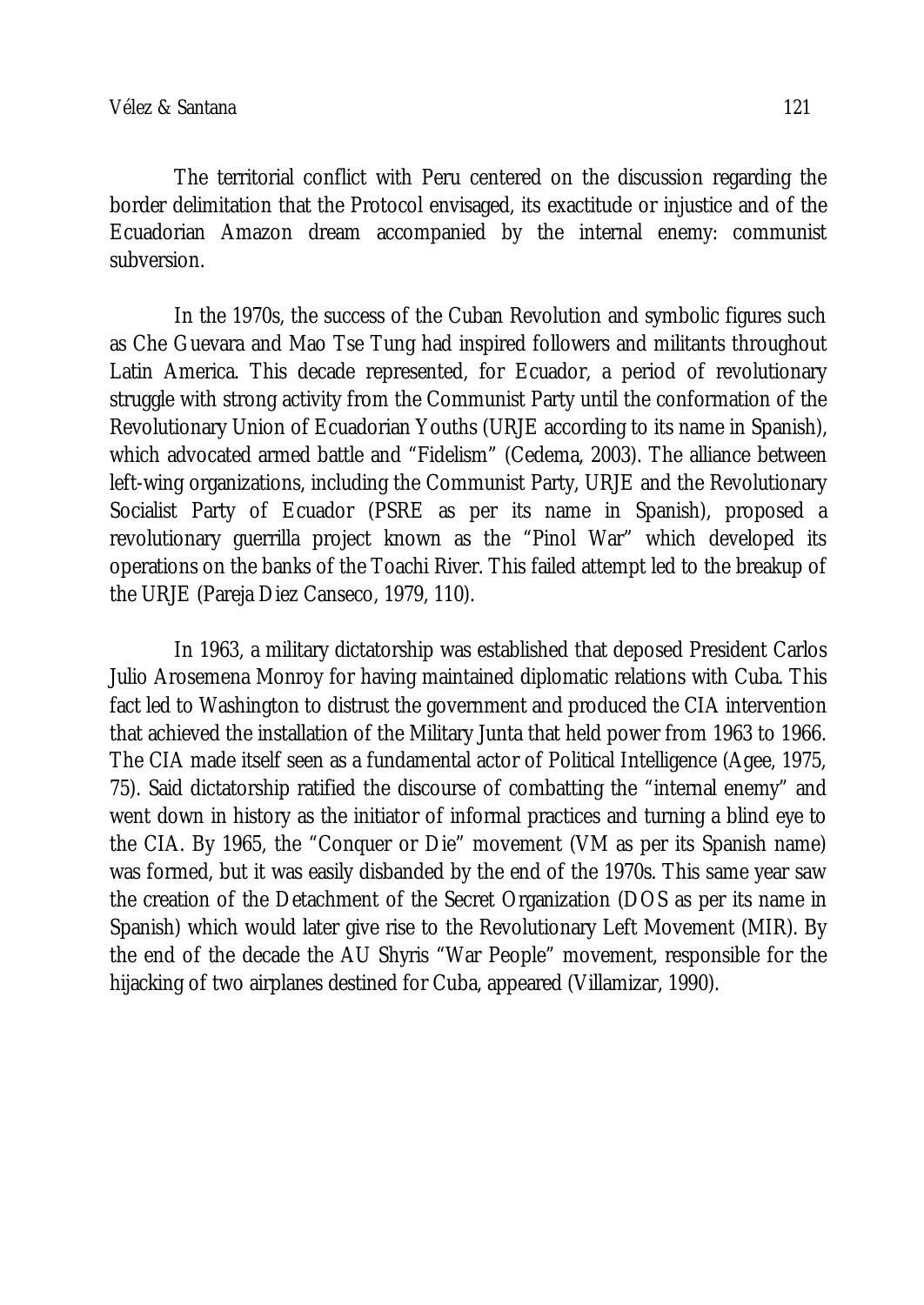With the implementation of the National Security Act in the 70s $^6$ , the CIA managed to encourage some preventive and combative intelligence operations against communism. Amongst these, one of the best known was the establishment of the anti-Castro OMEGA  $7^7$  group, which participated in the invasion of the Bay of Pigs in 1961, with the objective of forming a provisional government that would be recognized internationally and would depose Fidel Castro. In the case of Ecuador, these years saw encouragement of the formation of anti-communist university groups, such as Ecuadorian Anti-Communist Action (AAE as per its name in Spanish); the Conservative Party was strengthened; and support was provided for the establishment of the Christian Social Movement and the Nationalist Revolutionary Action party of Ecuador (ARNE) with roots in the conservative/liberal battles (Reyes, 2011). These groups maintained an alliance with the CIA by means of infiltration operations in communist groups as well as through informants (Quintero and Silva, 1995, p. 223).

From 1972 until 1976, General Guillermo Rodríguez led a military dictatorship under a prosperous oil-based economic scenario that permitted the consolidation of the country's development through the Armed Forces. In 1976, Operation or Plan Condor, issued from Washington to favor the dictatorial governments, entered operations. The Supreme Government Council of 1976-1979 succeeded Rodríguez Lara and maintained its development focus, but was more flexible in terms of opening itself up to markets and favoring external debt as the price of oil fell.

During this last dictatorial period, there were important episodes regarding tactical internal security operations.

 $\overline{a}$ <sup>6</sup> "…Intelligence intervened intensely with the goal of achieving a breakdown in relations with Cuba. In order to do this, it penetrated multiple institutions, apparatus and power centers of the Ecuadorian State, so as to, from there, influence the entire civil society, in which it also operated. The US political pressures were effective at numerous and decisive levels in the army and amongst political groups of all orientations". (Agee, 1975, p. 227).

<sup>7</sup> OMEGA 7 was a group comprised of exiled Cubans living in the United States who were trained, directed and financed by the CIA with the objective of breaking up the Cuban Revolution and deposing Fidel Castro. This group participated in the invasion of the Bay of Pigs, without the expected results, and in spite of this it continued to operate throughout the decade of the 1970s and in the beginning of the 1980s, murdering Cuban politicians and Latin American communists. One of its bestknown acts was the murder of Chilean Ambassador Orlando Leteleir in 1976. By the decade of the 1980s the FBI considered it a terrorist group and it was broken up: some of its leaders are serving prison terms in the United States (Rebelión, 2011)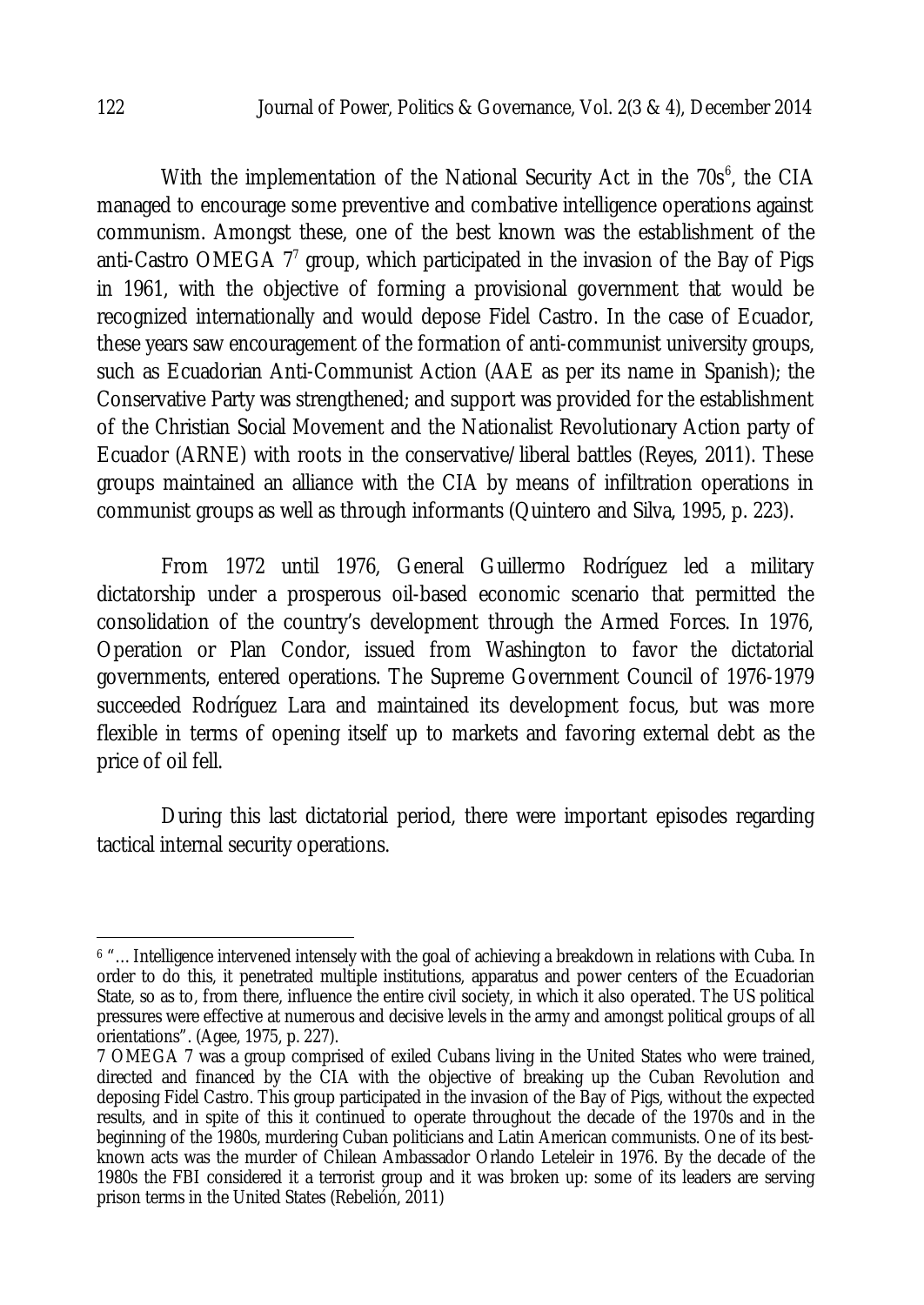The first was the repression of the workers at the AZTRA sugar mill $^8$  in 1977, which ended with the death of approximately one hundred people. The second consisted of the murder of politician Abdón Calderón Muñoz that same year, and the kidnapping and murder of businessman Antonio Briz Sánchez in 1978. All of this coincided with industrialization and agrarian reform in Ecuador, themselves parallel processes to the consolidation and rapid decline of Ecuadorian trade unions of the time: CTE (Central Workers of Ecuador), CEDOD (Ecuadorian Confederation of Christian Workers, with its Christian democratic principles and its antagonistic socialist axis), and the CEOSL (Ecuadorian Confederation of Free Union Organizations). All of these groups, years ago, fought for recognition and labor rights in the country. ( Fausto Dután, 2011).

During the 1970s, communist subversion was no longer the topic of analysis. Rather, the focus was on left-wing political groups such as: National Liberation Revolutionaries (RLN), the Christian Left, The Leftist University Revolutionary Front (FRIU), the Leftist Revolutionary Movement (MIR) (*Diario Hoy*, 2009); or movements such as the Ecuadorian Communist Marxist Leninist Party (PCMLE) the Ecuadorian Revolutionary Socialist Party (PSRE) and the Broad Leftist Front (FADI). These groups were legitimate political actors in the democratic transition.

The end of the 70s saw the beginning of a democratic period in Ecuador under its first President, Jaime Roldós Aguilera. An important aspect was the promulgation of a new constitution and with it, the National Security Law. This Law was the instrument that configured the security and intelligence system of democratic institutionalism through the creation of the National Security Council (COSENA).

### **3. National Security and Democracy**

"National security," "internal security," "public security": all are practically synonyms used to refer to Ecuador in the 1970s. Guidelines for both the internal (public) fields and the external (defense) areas were determined by the National Security doctrine.

 $\overline{\phantom{a}}$ <sup>8</sup> The AZTRA case occurred in the final framework of the dictatorship and the "plan to return to democracy," demanding as a prior requirement a "climate of peace and order," which in practice, meant the implementation and validity of anti-workers decrees, the illegalization of the National Educators' Union, of the CEDOC and the FESE, the imprisonment of workers' and teachers' leaders, the repression of progressive clerics and the murder of rural leaders …". (Alainet, 1988)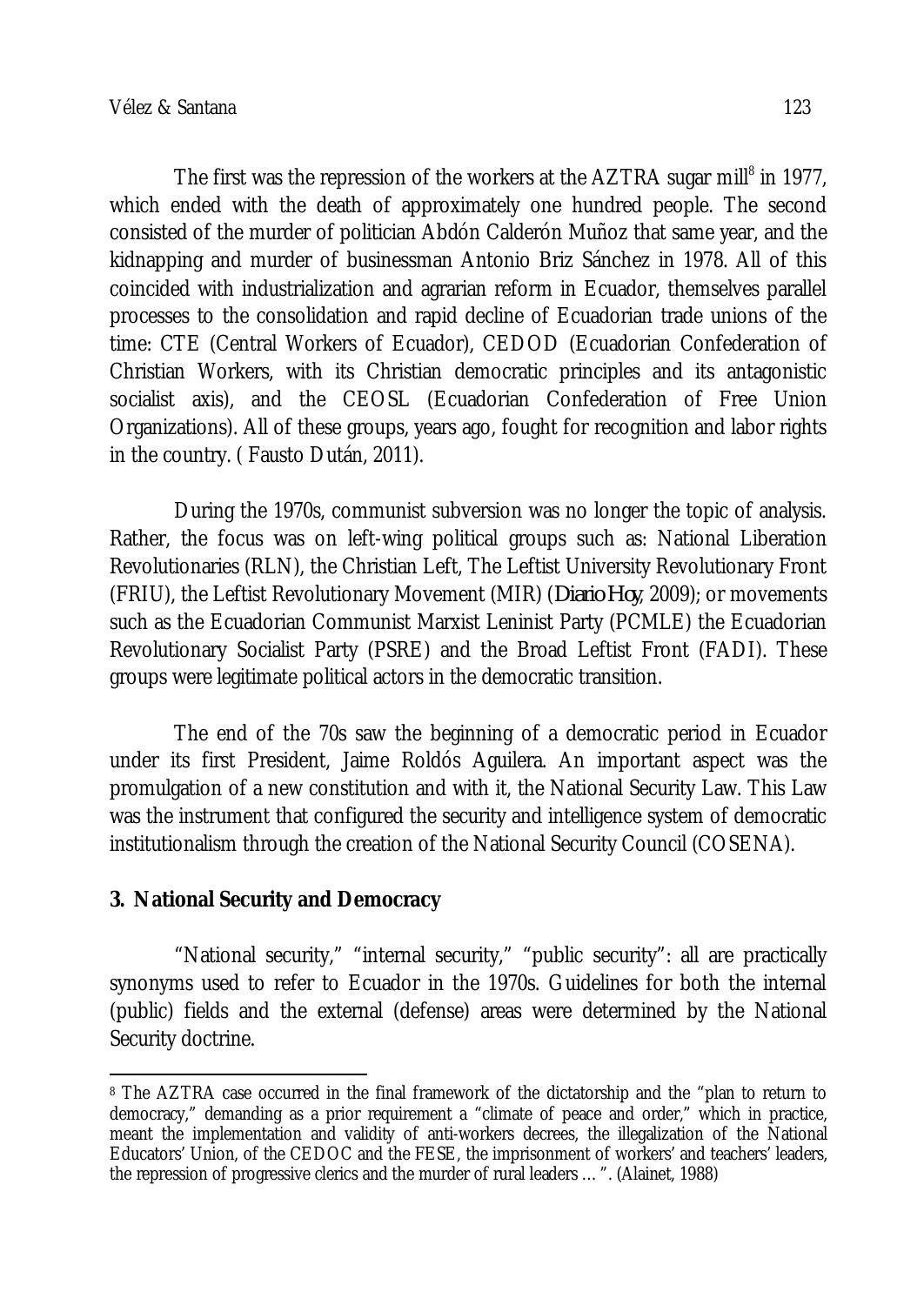This gave rise to a series of institutional actions aimed at responding the danger of these threats, a strategy that was maintained in spite of the transition to democracy in 1979 and in the face of the recurrent political instability until 1998.

This tautology, at the same time an ambiguous boundary between external and internal security, led to a mixture and overlap of tasks, roles, missions and structures that remained in place with the promulgation of the National Security Law on September 28, 1979. This law, which maintained the same logic as the one promulgated in 1964, established a system of national security in which the Armed Forces continued to be the main actor of security and all of the other entities became support elements, legitimized by the creation of an organ dedicated to formulating national security policies and the strategic vision of national security: the National Security Council or COSENA (Art. 11).

The normative and institutional levels of political security were:

- The National Security Law 1979
- COSENA's functions in terms of internal security
- The National Intelligence Office (DNI)
- The Office of the Under Secretary of Police of the Ministry of Government<sup>9</sup>
- The National Public Security Office (DNSP)<sup>10</sup>, as an entity dedicated to strategic analysis.

COSENA, presided by the President of the Republic, included various levels of institutional operations known as the external, internal, economic and military fronts, comprised of representatives of all of the State ministries. (Art. 18). These fronts were designed to prevent, alert, supervise and combat the following: external threats; war threats (international policies and the border problem with Peru); threats of foreign political interference (subversion); and, natural disasters (earthquakes, volcanic eruptions, etc).

 $\overline{\phantom{a}}$ <sup>9</sup> The Office of the Under Secretary for Police was the nexus between COSENA and the National Police's Chiefs of Staff according to the organic statute of the Ministry of Government of 1987 and 1994.

<sup>&</sup>lt;sup>10</sup> Office of the Ministry of Government responsible for managing public order of the State.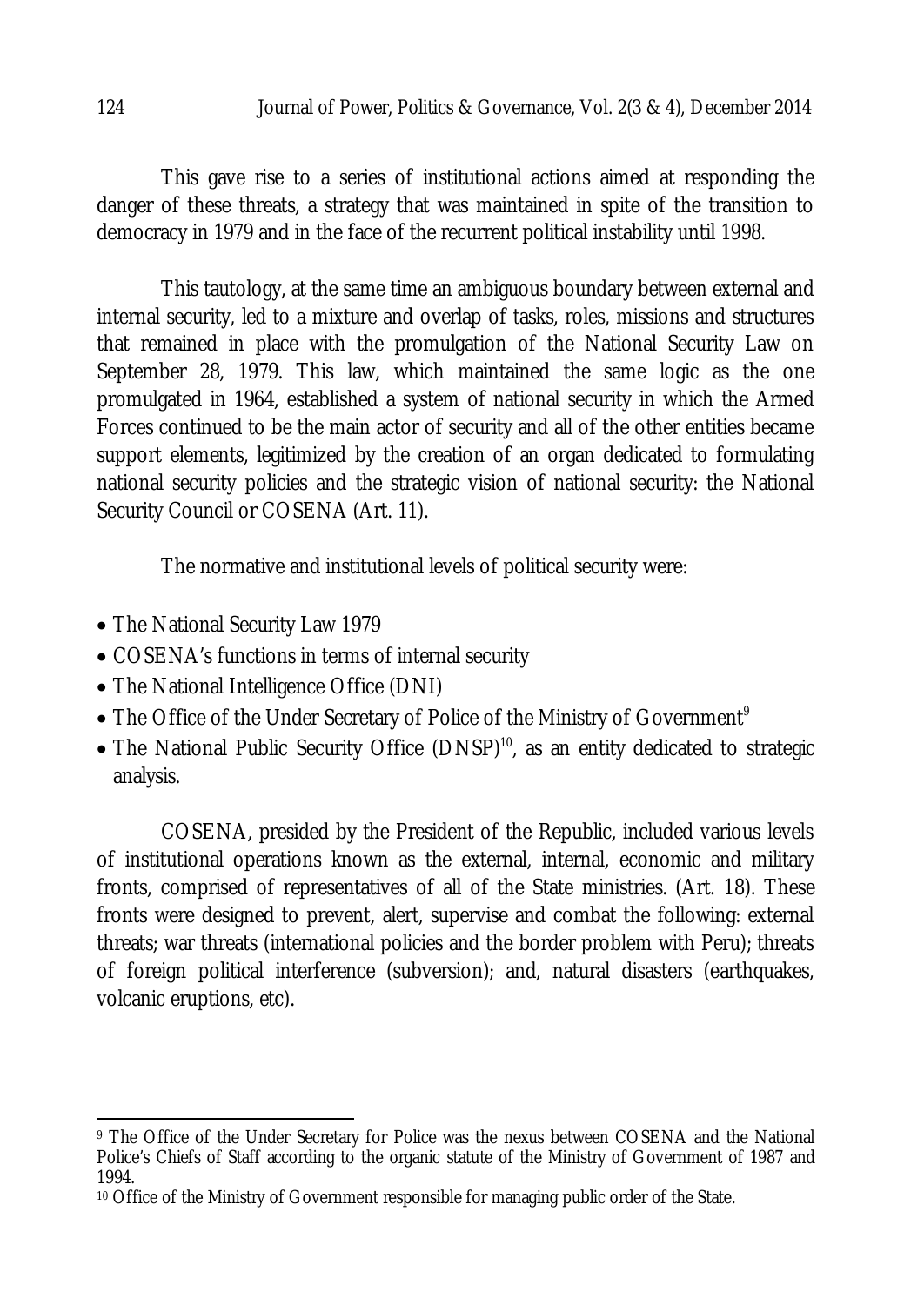A National Secretariat presided over the COSENA structure, which comprehended three national offices and an academic training unit: Civil Defense, Mobilization and Intelligence<sup>11</sup> and the Institute for Advanced National Studies. In parallel, there were national security action fronts working in four main areas<sup>12</sup> (Section 3): Internal, external, economic and military. At the same time, coordination with each ministry of the Ecuadorian State had to be performed through units called Offices of Security Planning for National Development (DIPLASEDES: Section 4)<sup>13</sup> except in the case of the Military Front<sup>14</sup>. The hypothetical function of these offices was to maintain a link with the National Secretariat of COSENA, that is, with Mobilization, Intelligence and Civil Defense. Although the legal mandate determined that all of the ministries had to establish the DIPLASEDES, only a few managed to do it and their level of functionality determined their ability to collaborate in scenarios of natural disasters with Civil Defense.

Within this context, the field of action of the internal front, the Third Title of the National Security Law, led by the Ministry of Government, is clearly defined: its ultimate purpose was established as the cohesion of the population threatened by the internal enemy of the insurgence, and support of the Military Front in the preservation of national interests for National Security and the subordination of the Police to the Armed Forces for purposes of national defense and internal security operations. An interesting aspect worth highlighting is that the COSENA structure does not contemplate the incorporation of the Police, or of any other unit of the Ministry of Government. In spite of this, the information gathering function of the distinct services of the Ministry of Government and the Police was always a fundamental input for the preparation of Political Intelligence products.

 $\overline{a}$ <sup>11</sup> The National Intelligence Office (DNI) was established as a strategic policy analysis department that never performed the role for which it had been created, that is, the coordination of both military and police strategic and political intelligence.

<sup>12</sup> National Security Law, 1979.

<sup>13</sup> National Security Law, 1979.

<sup>14</sup> According to Chapter Three of Articles 35-40, the Military Front was comprised of the Ministry of Defense and the Joint Chiefs of Staff of the Armed Forces. By its own nature, Art. 35 was the maximum security planning and management office and did not need a DIPLASEDE.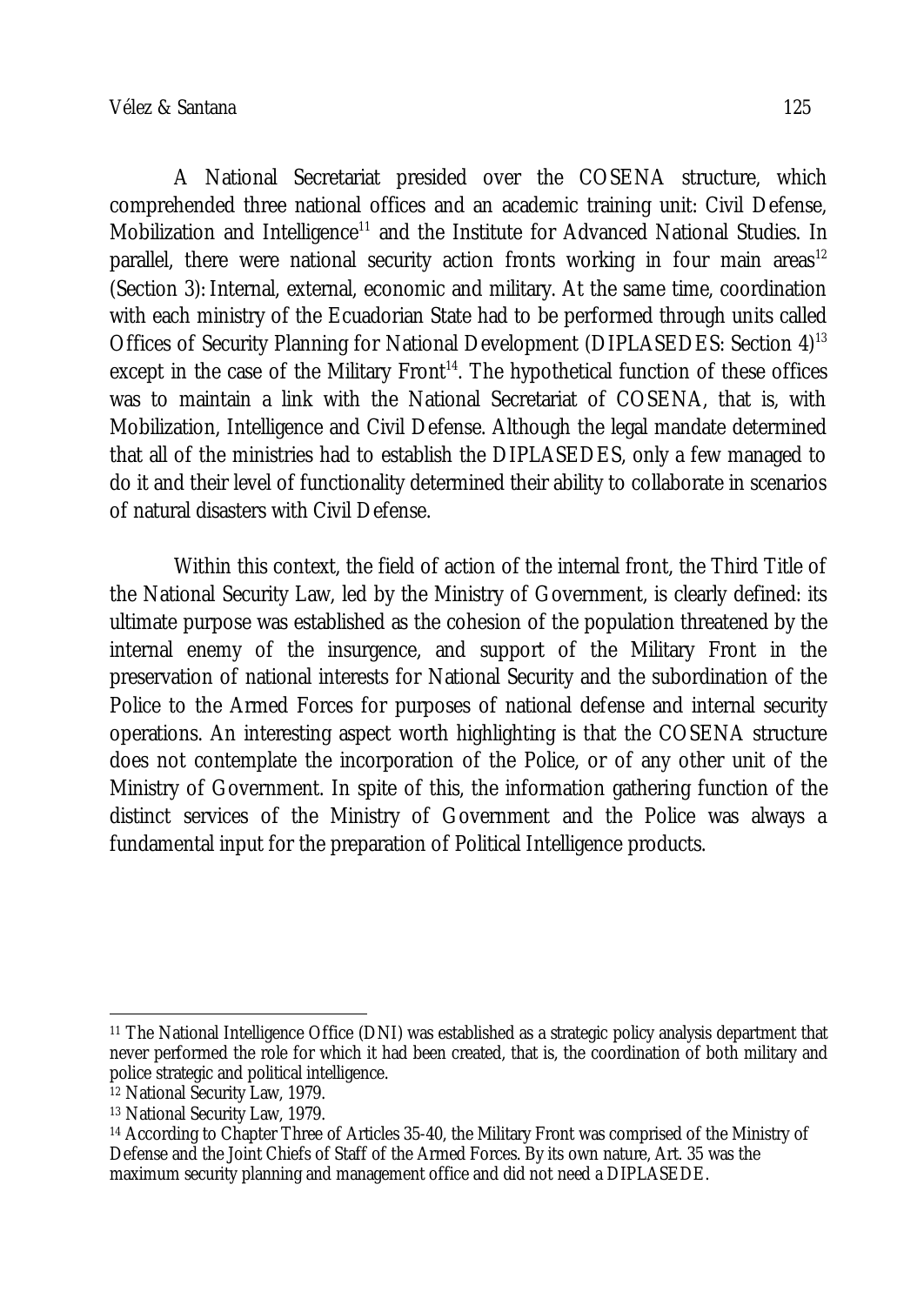The operational entity of COSENA was the National Intelligence Office (Art. 17), which was conceived, as in the case of the National Security Law of 1964, as the most highly specialized national security office, to be understood as the entity with the highest level of analysis and preparation of intelligence products for the President's political and strategic decision making. For this reason, its main function was the coordination of the State's different Intelligence services and the information processed. This implied that its structured was composed of the four fronts of national security: external, internal, economic and military.

Under this logic and with the repeal of the Functional Organic Regulation issued by the last dictatorial military government (1976-1979), a new regulation was approved in 1982 that establishes two Under-Secretary Offices for the Government and the Police.

The National Security Unit and the National Mobilization Unit, both reporting to the DIPLASEDE, are noteworthy within this new organization. The first unit was supposed to formulate the internal political strategic concept, strategic appreciation and the preparation and execution of sectorial plans for National Security. The National Mobilization Unit, on the hand, served as liaison to the National Mobilization Office of the Armed Forces.

In spite of the first democratic, post-dictatorial government's modernizing attempt to institutionally strengthen the Ministry of Government, in the 1980s the regional scene showed internal conflicts in both Colombia and Peru that exceeded the classic conception of the communist threat and showed, beyond the guerrillas, the new actors that in spite being non-political had great influence in the state setting thanks to their relationship with drug trafficking.

This phenomenon would signal a new strategy for US security and the construction of a new discourse based on the narco-guerrilla threat and concept. This latest scenario fit within the concept of low intensity conflicts. Its domestic nature constituted a limit to the strategy of exclusively military confrontation and required internal security actions that boosted intelligence and communication mechanisms.<sup>15</sup>

 $\overline{a}$ 

<sup>15</sup> Mario Ramos (2008) State security policy, apparatus and counterinsurgency strategies: 1984 -2006, Centro Andino de Estudios Estratégicos [Andean Strategic Studies Center]: Quito: 5.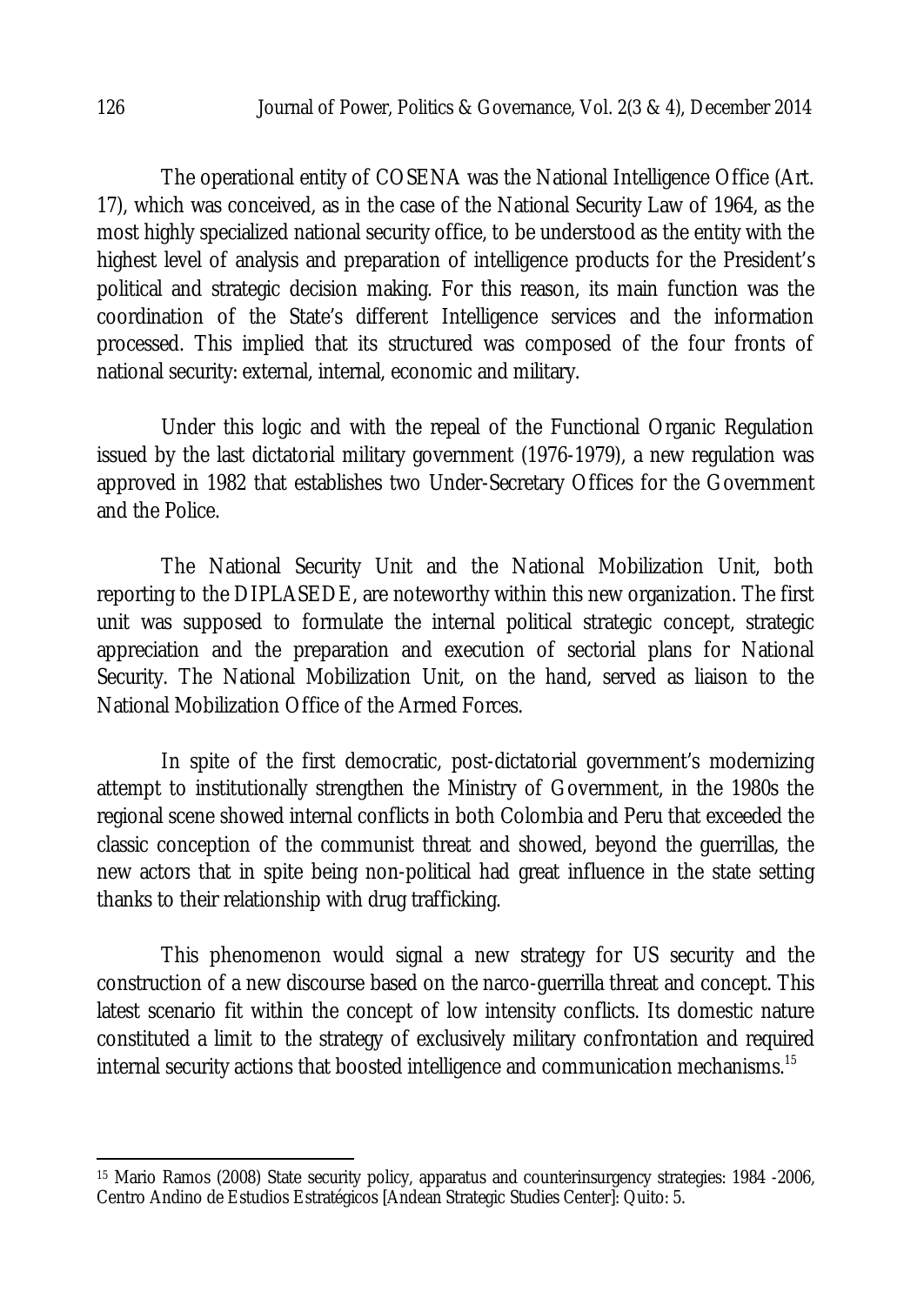In the Ecuadorian case, and during the presidency of León Febres Cordero, strategies were implemented to combat Alfaro Vive Carajo (AVC), designated as a guerrilla organization. Its consequences led to the need to create specialized internal security operational elements, such as the Intervention and Rescue Group (GIR) and the Special Operations Group (GOE) of the National Police, that exist to this day. The army had its own GEO (Special Operations Group).

At the same time, and again, under the presidency of Febres Cordero in 1987, the Ministry of Government promulgated a new functional organic regulation<sup>16</sup> that maintained the same sub-branches related to national security, but that incorporated an ingredient that had been absent until that moment and that was imposed by the United States: the combatting of drug trafficking as one of the priority responsibilities of the National Police<sup>17</sup>, a function that would get stronger and remain, until today, as a regional agenda.

In 1994, the new functional organic structure basically maintains the same institutional logic, although it reformulates it in terms of security. The National Security and Mobilization Units are eliminated and the Public Security Unit is created as a sub-office of the Office of the Under Secretary of Police. The new functions focus on establishing basic intelligence mechanisms for political research and will maintain their role, according to the National Security Law, as well as including the performance of coordination tasks related to national internal security policies, projects and programs.

According to this new regulation, the Office of the Under-Secretary of Police would be the entity responsible for administration and planning as well as coordination with the Ministry of Government and the National Police in order to execute the control, guidance, follow-up and evaluation of public security within the national territory.<sup>18</sup>

 $\overline{a}$ <sup>16</sup> Official Registry No. 833 of 1987, Approved. December 16, 1987.

<sup>17</sup> "El control del tráfico ilícito de drogas y estupefacientes en el País y la coordinación con la Interpol, y demás organismos similares" [Controlling illicit drug trafficking and psychotropic substances in the country and coordination with Interpol and similar organisms], Chapter V, Art.45, No. 45, Reglamento Orgánico Funcional del Ministerio de Gobierno [Functional Organic Regulation of the Ministry of Government] December 16, 1987.

<sup>18</sup> Official Registry No. 645.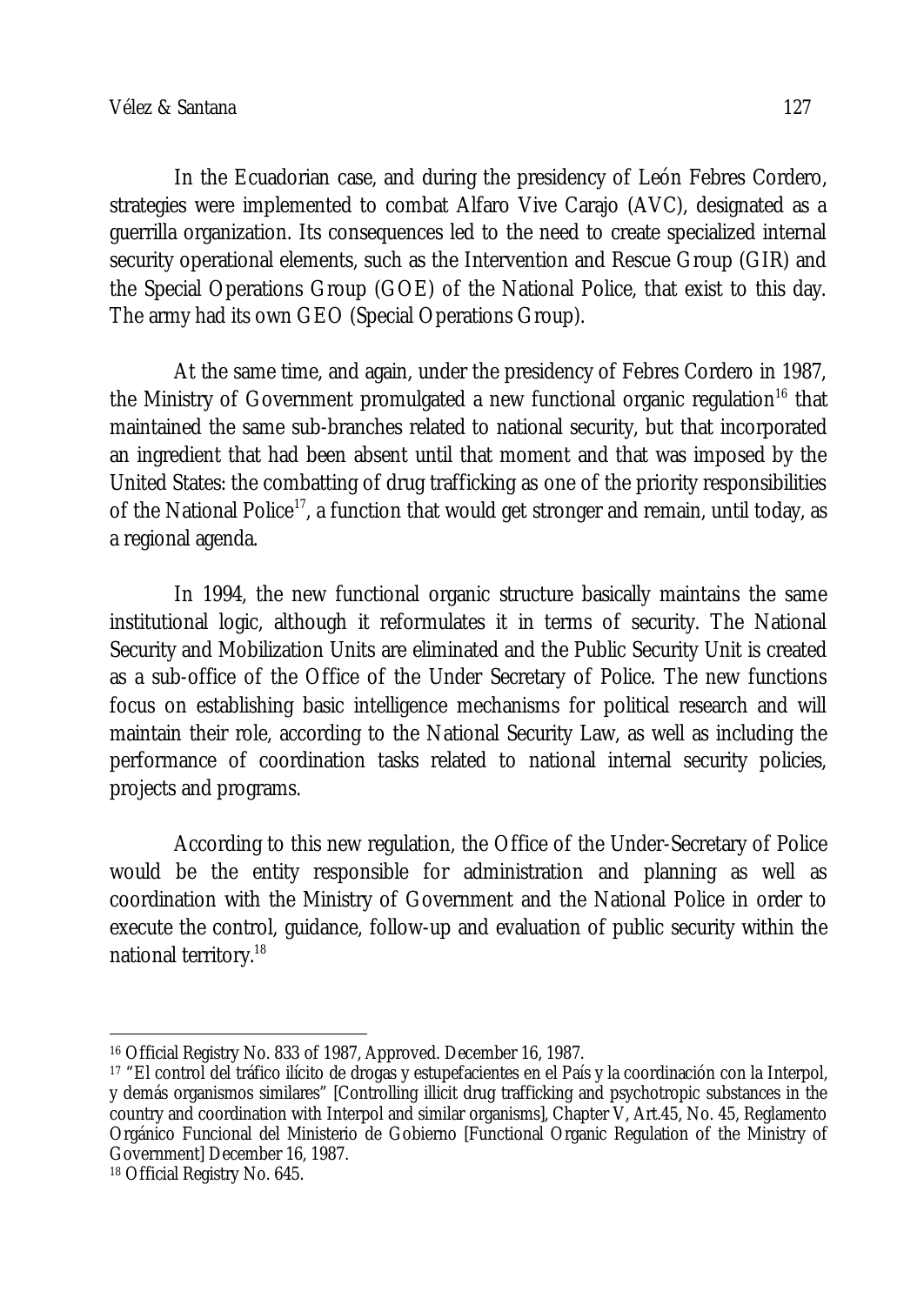What is curious about these new regulations is that although it is true that the intelligence operations that worked with civilian informants did not belong to the Police, they were always executed, and they served as a powerful weapon during the dictatorial governments. At the moment this regulation was issued, elite Police groups had to a great extent replaced their functions $^{19}$ .

In spite of this, the Office of the Under-Secretary of Police is still granted a certain lead role in terms of the political intelligence tasks in terms of its information gathering and processing function with regards to the four internal security fronts: political organizations, indigenous groups, labor and student organizations. Although the regulation was issued in a scenario very distinct from that of the Cold War, which inspired the National Security doctrine and law, the logic of security and the internal enemy were still maintained as categories used to define political threats.

These reforms, instituted under the Presidency of Sixto Durán Ballén, at the end of 1995, [were tested by] allegations of possible misuse of "reserved expenses" by means of checks that had been deposited in personal accounts on behalf of Vice President Alberto Dahik (Aguirre, 2010). This event led not only to the resignation and "self-exile" of Dahik, but also to reforms to the 1967 regulation, which was still in effect after forty years and to that day had not included any accountability procedures.

This reform that took effect on December 1, 1995 defines "reserved expenses" as:

(…)Funds for reserved or secret expenses are deemed as such when they are those whose nature has been assigned as such in the General State Budget and are defined in the classification system of income and expenses of the public sector, and whose investment is necessary for the maintenance of internal and external security of the State and the conservation of peace and public order.

It is strictly forbidden to incur in expenditures, to be charged to the reserved or secret accounts, for concepts that are not related to the maintenance of internal and external security of the State and the conservation of peace and public order.

 $\overline{a}$ <sup>19</sup> Interview of XXXXX, former agent of the Office of Public Security of the Ministry of Government, December 2011.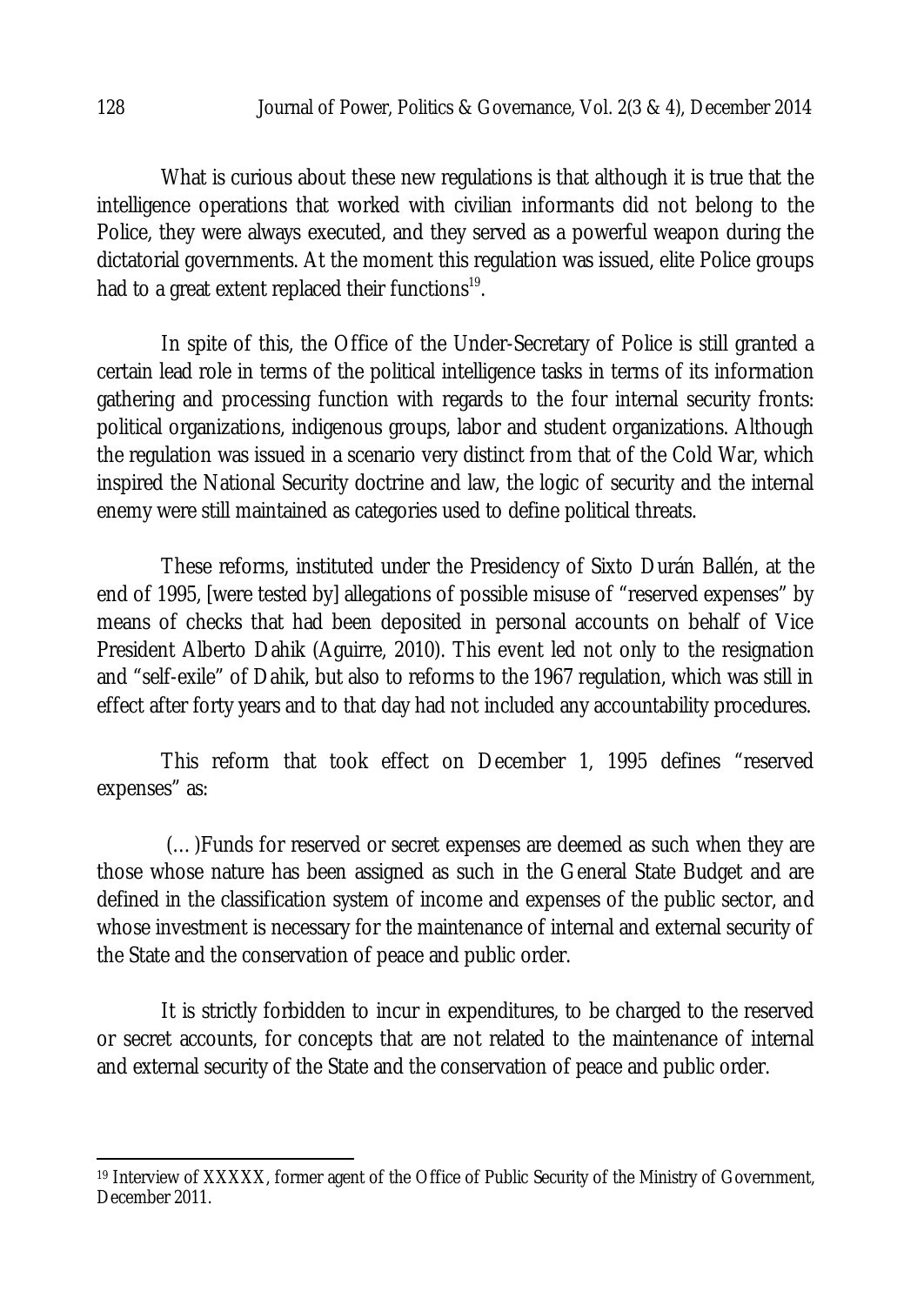With this, the two dimensional sense in which security is understood is maintained: defense and the classic internal enemy. During the Presidency of Durán Ballén, internal security due to the territorial conflict with Peru was essential, since in 1995, [the country] had to face a military confrontation against its southern neighbor. This fact generated a sense of national union that eclipsed any other possible manifestation of internal instability.

With the end of the Cold War and a unipolar political scene, the doctrine of National Security lost validity in the international scene. The traditional realist agenda of power, subversion and national interest declined in importance. Similarly, the threat to internal security, to be prevented and defeated – represented by communism –, is no longer of concern and interests have been reoriented toward issues linked to drug trafficking and social movements.

The decade of the 90s was a period of political instability and high levels of social fragmentation for Ecuador: Overturned fleeting governments; corruption scandals; the possibility of long-sought peace with Peru; and economic instability. All of these, added to the scandal that occurred during the interim government of Fabián Alarcón that led his Minister of Government, César Verduga, to flee the country, accused of improper use of reserved expense funds. The idea of creating controls on Intelligence occupied many media and political spaces. Once again, allegations were made which turned into still-unfinished trials for graft and illegal enrichment. All of this led to budgetary expense control mechanisms through budget items assigned by the Ministry of Finance exclusively for the Ministry of Defense and the Ministry of Government for external and internal security operations.<sup>20</sup>

The institutional structure generated around the issues of internal security and concentrated especially on political intelligence has always been broad and ambiguous due to the very nature of its operations. However, this has permitted a wide-open field for impunity, corruption and discretion in line with the current power interests.

 $\overline{a}$ <sup>20</sup> Regulation for the management of public funds destined to reserved or secret expenses. Official Registry No. 68, of Tuesday, May 20, 1997.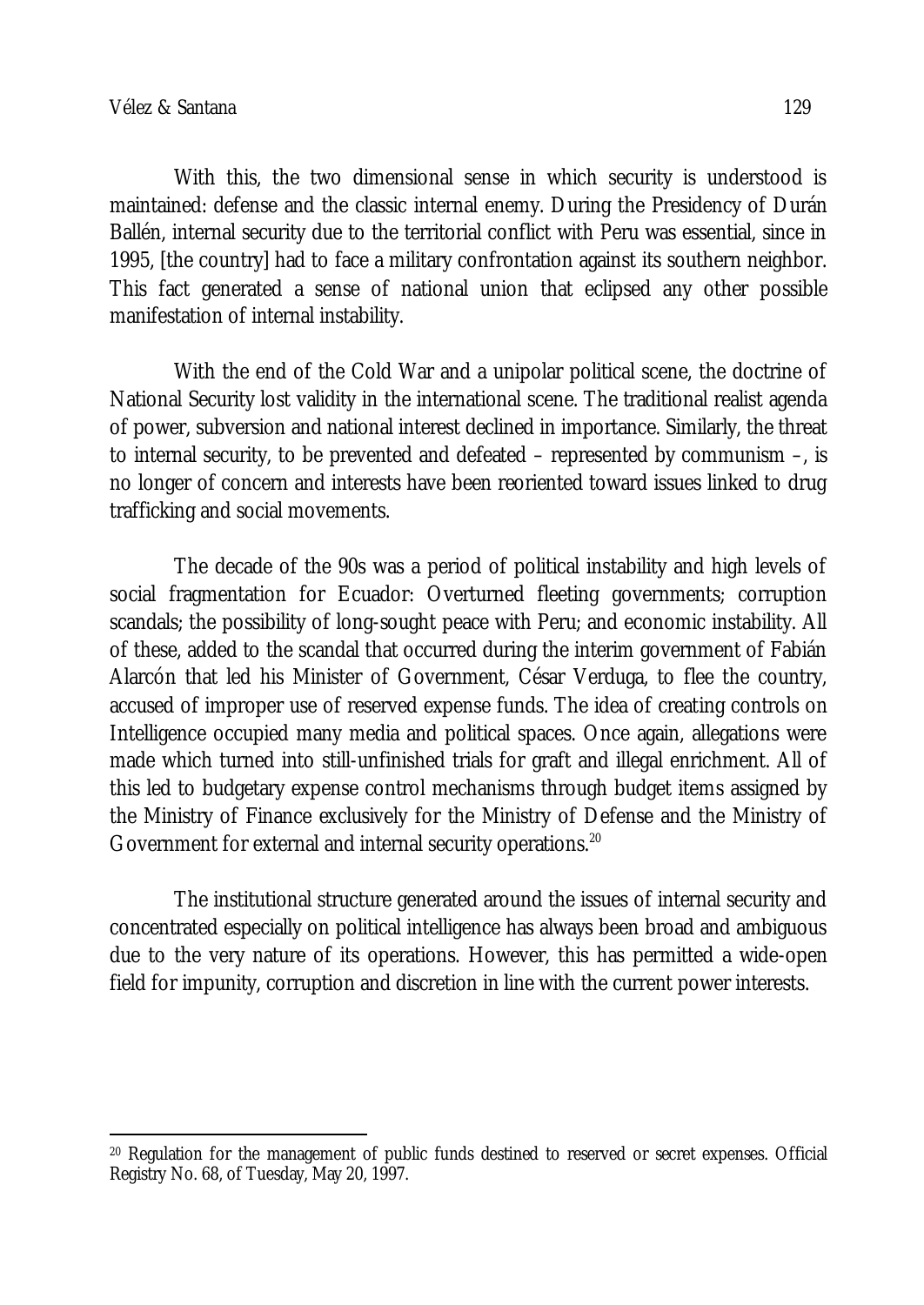### **4. Conclusions**

During the Cold War, homogenization between the discourse and practices of National Security was achieved in the countries of Latin America by means of the indoctrination of the Armed Forces and Police of the region. This led to the establishment of an agenda of common threats and vulnerabilities under the umbrella of the internal and external enemy known as communism. This was considered a war that had to be fought using the tools of defense and that produced laws, structures and procedures so entrenched that they have not been able to be disbanded even today, in spite of some constitutional changes and strategic reorientations that now exist in various countries.

Leadership of the military analysis and the subordination of police entities characterized the intelligence systems at that time. For this reason, institutional structures were carefully established that were designed to promote defense mechanisms more than domestic systems linked to professional, scientific and modern knowledge. As a result, the "pesquisa" espionage system, more than "specialized knowledge," became a craft based on the personal skills of those who performed it. In the Ecuadorian case, ever since the National Security Law of 1979, the State has installed a planning methodology in the security and defense sector, rather than an intelligence system.

Political Intelligence traditionally has been used as a tool for government stability. For this reason, it has been the closest tool for decision-makers, but at the same time, the least controlled and regulated in practice. In Ecuador, as in the majority of countries of Latin America, during the Cold War, political intelligence became the most efficient weapon for battling communism, but it also responded to personal, patrimonial and discretional-power interests.

The Ecuadorian institutional apparatus developed through legal regulation responded to the predominant vision of National Security that established military control mechanisms and defense of intelligence. These structures were not included, delineated nor established as organs of security. This permitted a breach to open between the ways in which political intelligence gathering was practiced, the consequences, and the lack of performance oversight parameters.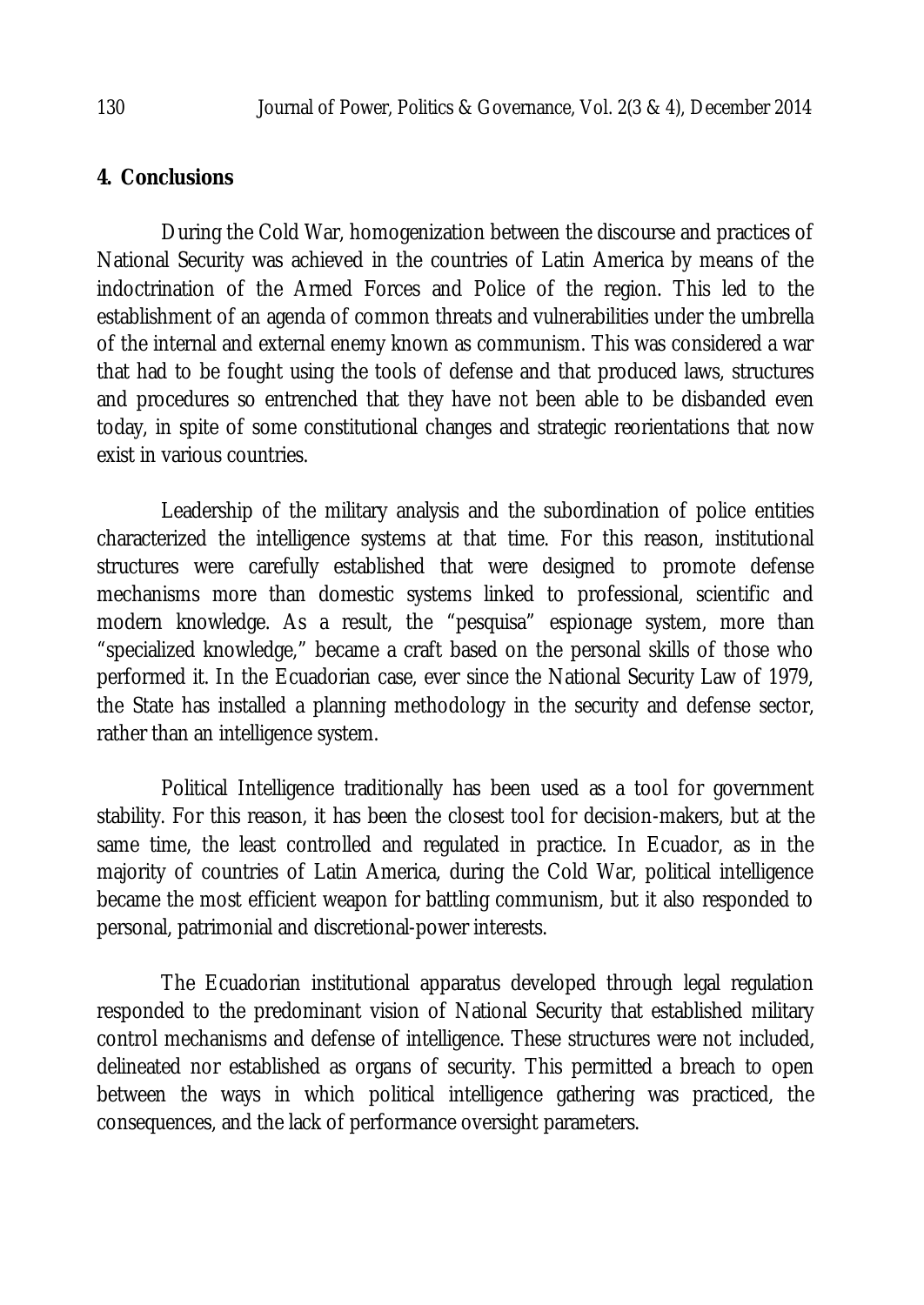This vacuum of democratic controls did not become evident until the end of the Cold War and the beginning of the XXI century thanks to the creation of the Truth Commission<sup>21</sup> which, although it did demonstrate the constant violation of human rights, did not have the greatest support in terms of the material evidence demanded, which was hidden or had vanished over time because one of the recurrent practices of Ecuadorian political intelligence was the disappearance of said materials.

Although political intelligence was delineated by military entities and had distinct levels of responsibility – both military, police and civil – in the majority of cases, it was exercised on an operational level by groups directly attached to the Ministry of Government or the National Police. This historic absence of institutionalization has been the cause of abuse, corruption and social scars that have been present for over fifty years. The questions remain. Have these practices been eradicated? Is their logic still current?

The presence of infiltrated agents and other forms of persecution of all people who opposed the regime, guaranteed sure success in the elimination of political threats or objective, but also conspired against institutionalization and a structural advance of the intelligence services themselves.

Governed and utilized by the military for patronage purposes, the political intelligence processes were assumed to be a necessary evil and were even viewed with contempt because of their low-class and scarce educational origins. This is a paradox, considering that the results were highly desired by the governing powers and ruling politicians who, at the same time, delayed or limited the institutionalization of accountability and the creation of specialized oversight organisms that could have controlled the intelligence activity: an institutional paradox and concomitant doctrinal schizophrenia.

 $\overline{\phantom{a}}$ <sup>21</sup> The government of Rafael Correa organized the Truth Commission on May 3, 2007 and the Commission delivered its report in 2010. The objective of the Commission, at the beginning, was to examine in an ad-hoc manner the violation of human rights in the anti-subversive battled waged by the organs of intelligence, the Police and Defense, during the presidential period of León Febres Cordero.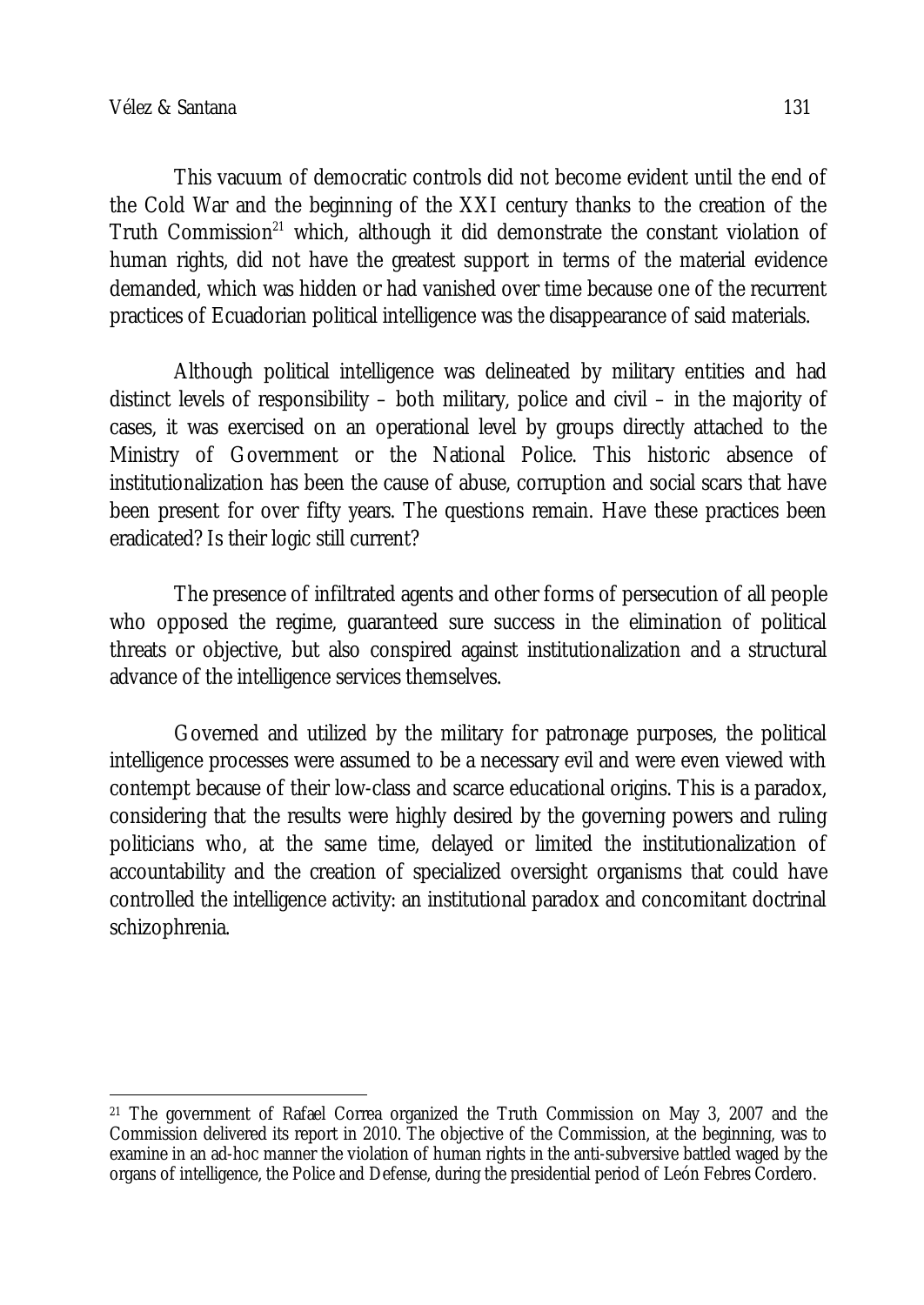### **5. Bibliography**

- Agee, Philip. (1975). Inside The Company: CIA. Stone Hill, New York: Farrar Straus&Giroux (T), first printing.
- Barreiro, Katalina. (2002). Una Agenda de Política Exterior Ecuador- Estados Unidos, in Bonilla, Orfeo en el infierno: una agenda de política exterior ecuatoriana (231-329). Quito. FLACSO-Ecuador.
- Barreiro, Katalina and Rivera, Fredy. (2011b). Rendición de cuentas, Democracia e Inteligencia. In Fredy Rivera, Inteligencia Estratégica y Prospectiva (147-176). Quito. Flacso, Secretaría Nacional de Inteligencia SENAIN.
- Bozeman, Adda .(1992). Strategic Intelligence and Statecraft. London. Brasseys.
- Comblin, José (1982). El poder militar en América Latina. Salamanca. Terrae.
- Diario Hoy. (2009). Las izquierdas compartes escritorio. Suplemento Blanco y Negro. Monday, December 28.
- Fitch, Samuel. (1998). The Armed Forces and Democracy in Latin America. Boulder, Colorado. University Press.
- Hobsbawn, Eric. (2003). Historia del siglo XX, 1914-1991. Madrid. Editorial Crítica.
- Kissinger, Henry. (1995).Diplomacia. Mexico. Fondo de Cultura Económica.
- Lituma, A. (1974). La nación y su seguridad**.** Caracas: Graftécnica.
- Leal Buitriago, Francisco. (2003). La Doctrina de Seguridad Nacional: materialización de la Guerra Fría en América Latina. Revista de Estudios Sociales No. 15. Bogotá.Universidad de los Andes.
- Pareja Diez Canseco, Alfredo. (1979). Ecuador: la República de 1830 a nuestros días. Quito. Editorial Universitaria.
- Piedra, Lorena. (2012). Coyunturas críticas en los sistemas de Inteligencia. Quito. Flacso-Ecuador.
- Prunckun, Hank. (2010). Hand book of scientific methods of inquiry for intelligence analysis. Lanham,USA: Scarecrow Press.
- Quitero Rafael and Silva Erika. Región y representación política en el Ecuador Contemporáneo (1939-1959). Quito. Corporación Editora Nacional.
- Ramos, Mario. (2008). Política de seguridad del Estado, aparatos y estrategias contrainsurgentes: 1984 -2006, Quito. Centro Andino de Estudios Estratégicos.
- Reyes, Natasha (2011). Los 60´ sin rock. Serie Milton Reyes, la Historia que no te contaron. Quito. Escuela de Ciudadanía.
- Richelson, Jeffrey. (2008). The US Intelligence Community. Westview, Boulder: Colorado.
- Rivera, Fredy (2012). La Seguridad Perversa. Política, democracia y derechos humanos en Ecuador 1998-2006. Quito. FLACSO y Universidad Nacional de Cuyo.
- Rivera, Fredy; Barreiro, Katalina. (2011a). Inteligencia estratégica: Algo más que curiosidad mediática o (in) discrecionalidad política. In Fredy Rivera, Inteligencia Estratégica y Prospectiva ( 25-46). Quito. Flacso, Secretaría Nacional de Inteligencia SENAIN.
- Rusell, Richard. (2007). Sharpening strategic intelligence: why the CIA gets it wrong and what needs to be done to get it right. Cambridge, New York. Cambridge University Press.
- Scott, Gerald; Hughes, Len. (2008). Intelligence, Crises and Security: Lessons from History?. In Hugues Len and Gerald Scott, Intelligence, Crisis and Security: Prospects and Reprospects (23-44). London: Routledge.